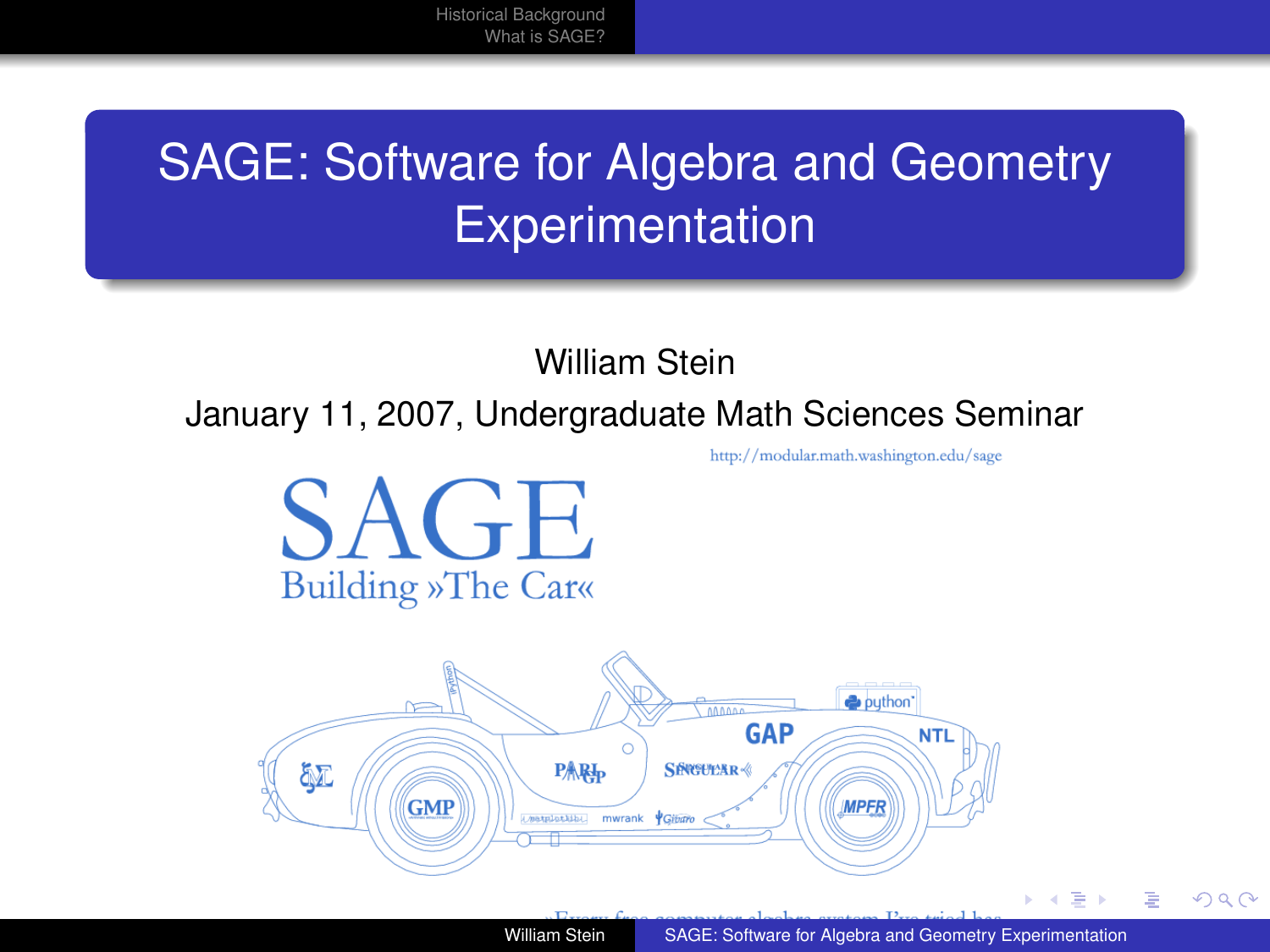#### SAGE: The Goal

**• Create a free open source viable alternative** to the **proprietary expensive** systems Maple, Mathematica, MATLAB, and Magma.

Nobody has figured out how to do this and not sold out.

I intend to do this or die trying. Soon. **You can help.**

<span id="page-1-0"></span>(Remind me to record this lecture if I'm not already!)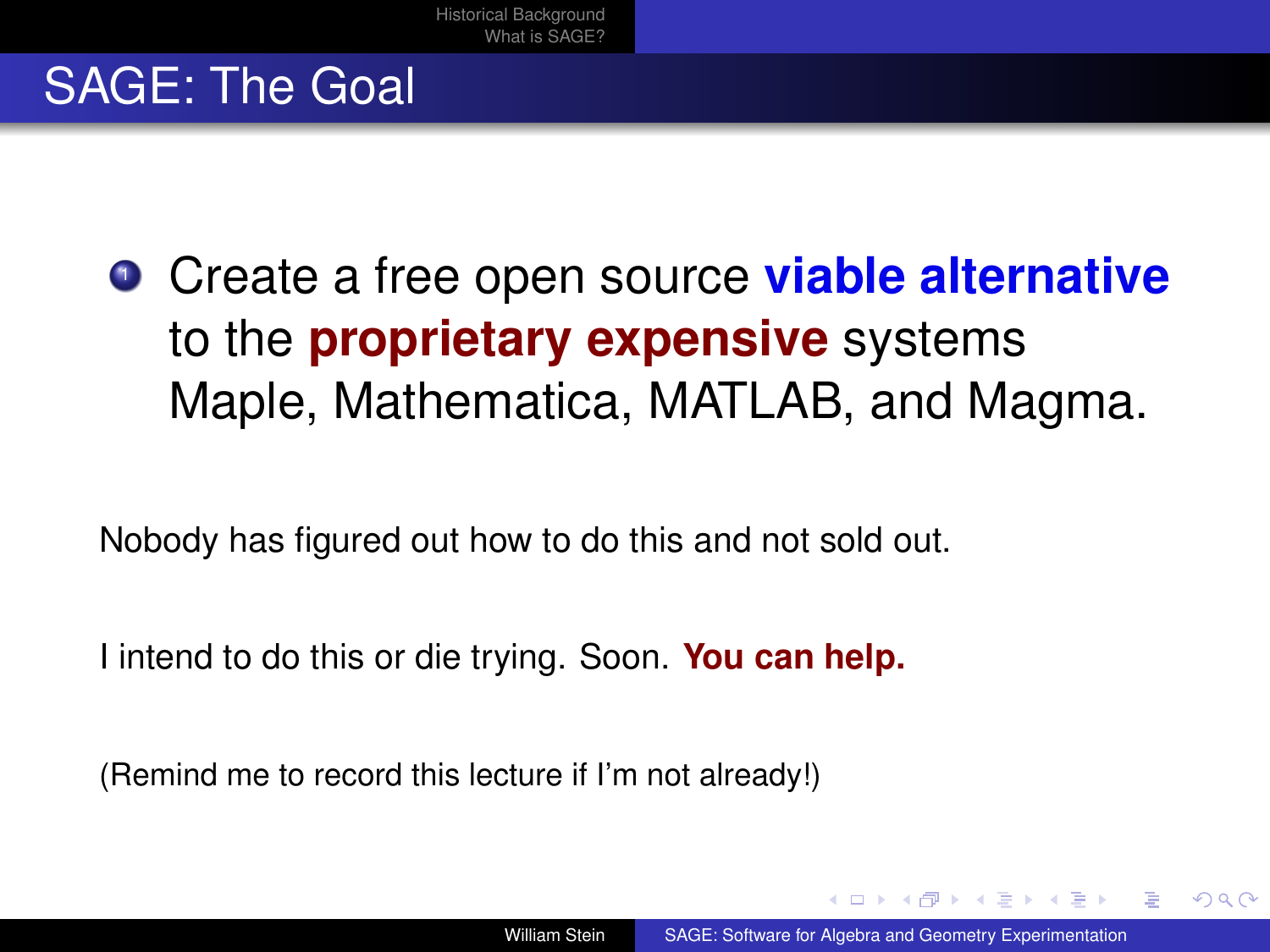#### The Typical Math Software Lifecycle

The big math software MATLAB, Maple, Mathematica, MuPad, REDUCE, Axiom, and Macsyma have mostly followed this lifecycle:

- <sup>1</sup> Government or public supported **academic research project**.
- <sup>2</sup> Form a **commercial company** (lawsuits).
- <sup>3</sup> **Annoy** mathematicians (software patents, lawsuits, etc.):

<span id="page-2-0"></span>*When Mathematica first came out, academics were used to the idea that any software they cared about was free–at least to them. I thought there was a serious market for Mathematica in the academic market. We had to dig in our heels and say this is going to cost you real money. People got very upset about that. – Stephen Wolfram (1996)*

<sup>4</sup> **Profit!!!** Take a lot of money from universities and students – tens of millions per year; enough to support a serious company... Macsyma, REDUCE and MuPad not so healthy; sometimes *old* academic version emerges as open source.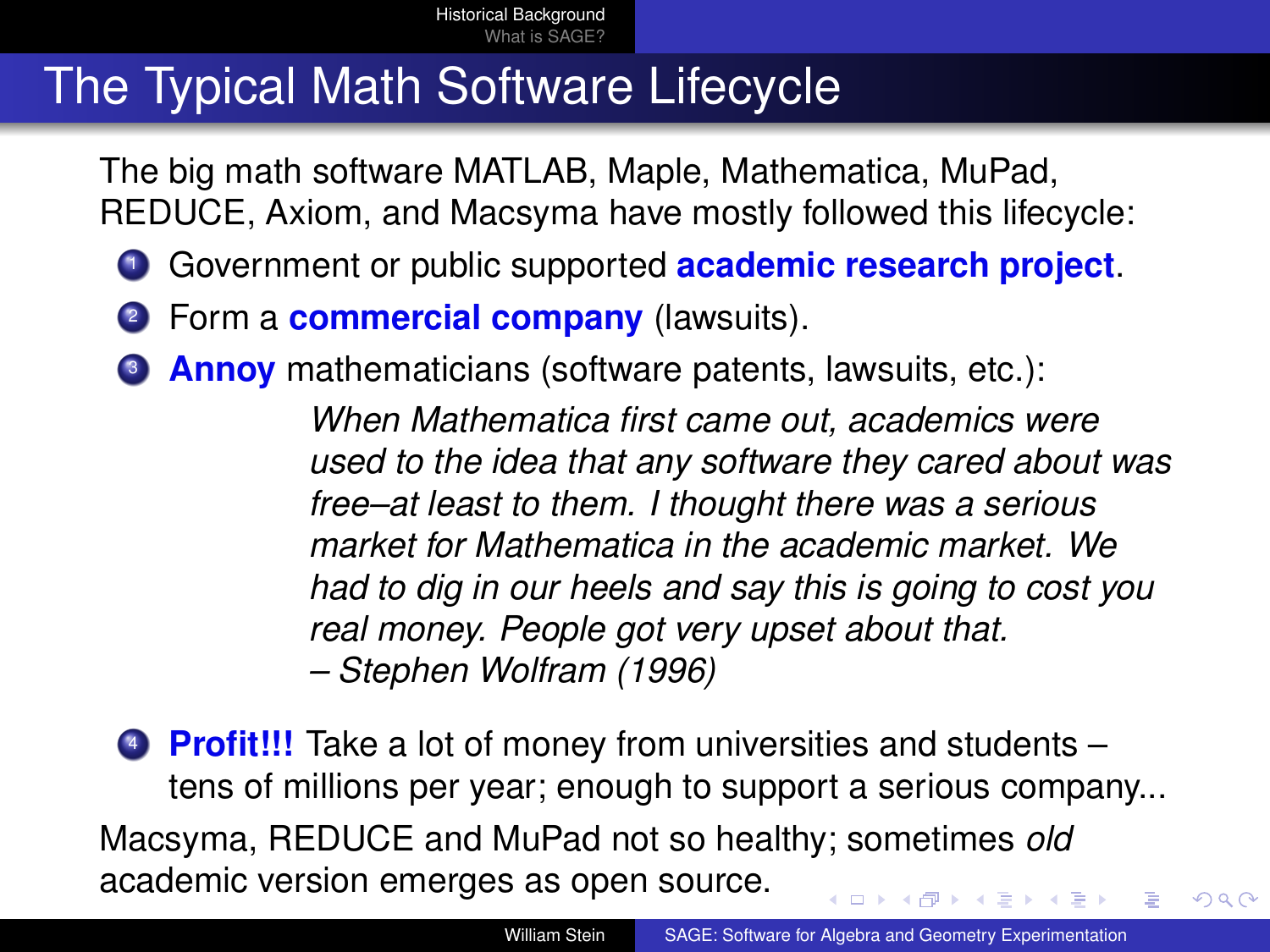#### The GPL and "open source"

- <sup>1</sup> Mathematicians became **aware** of the GPL software license after MATLAB, Maple, Mathematica, MuPad, REDUCE, Axiom, and Macsyma were all well into production.
- <sup>2</sup> PARI, GAP, Maxima, Singular, and Macaulay2 are all very **original exciting math software projects** that are developed at universities and available for **free**.
- <sup>3</sup> All are licensed under the **GPL: Gnu Public License**.
- <sup>4</sup> They will **never be proprietary** expensive software because their license forbids it and their copyright is widely distributed.
- **5** They are **the foundation for SAGE**, along with Python and some libraries.

<span id="page-3-0"></span> $2.49 \times 2.75 \times 2.75$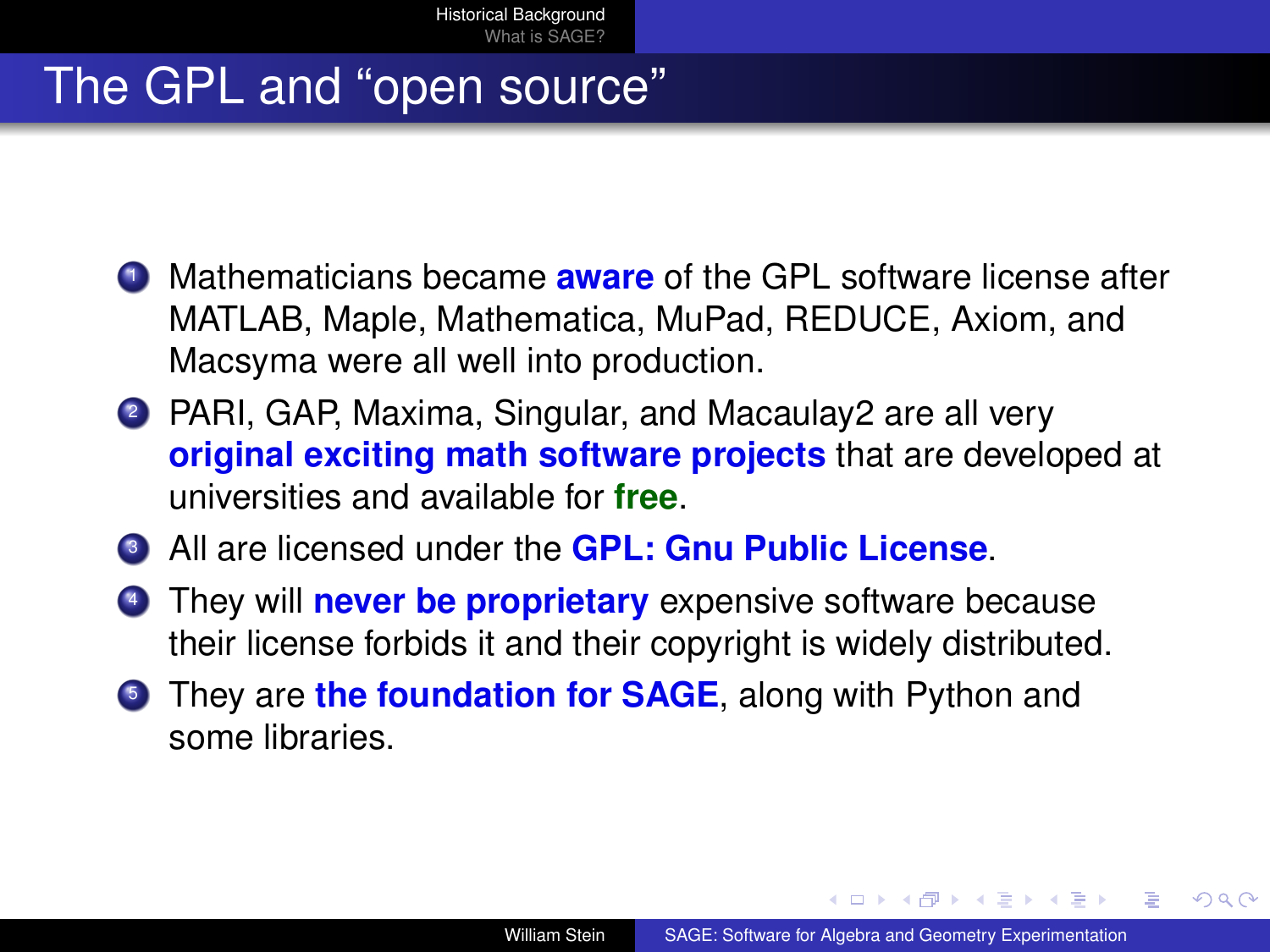#### Does Open Source Matter for Math Research?

"You can read Sylow's Theorem and its proof in Huppert's book in the library [...] then you can use Sylow's Theorem for the rest of your life free of charge, but for many computer algebra systems license fees have to be paid regularly [...]. You press buttons and you get answers in the same way as you get the bright pictures from your television set but you cannot control how they were made in either case.

With this situation **two of the most basic rules of conduct in mathematics are violated**: In mathematics **information is passed on free of charge** and **everything is laid open for checking**. Not applying these rules to computer algebra systems that are made for mathematical research [...] means **moving in a most undesirable direction**. Most important: Can we expect somebody to believe a result of a program that he is not allowed to see? Moreover: Do we really want to charge colleagues in Moldava several years of their salary for a computer algebra system?"

– J. Neubüser (1993) (he started GAP in 1986).

<span id="page-4-0"></span>By the way, you can find Huppert's book *Endliche Gruppen I* on Amazon.com – it costs **\$158** [from](#page-3-0) S[prin](#page-5-0)[ge](#page-3-0)[r.](#page-4-0)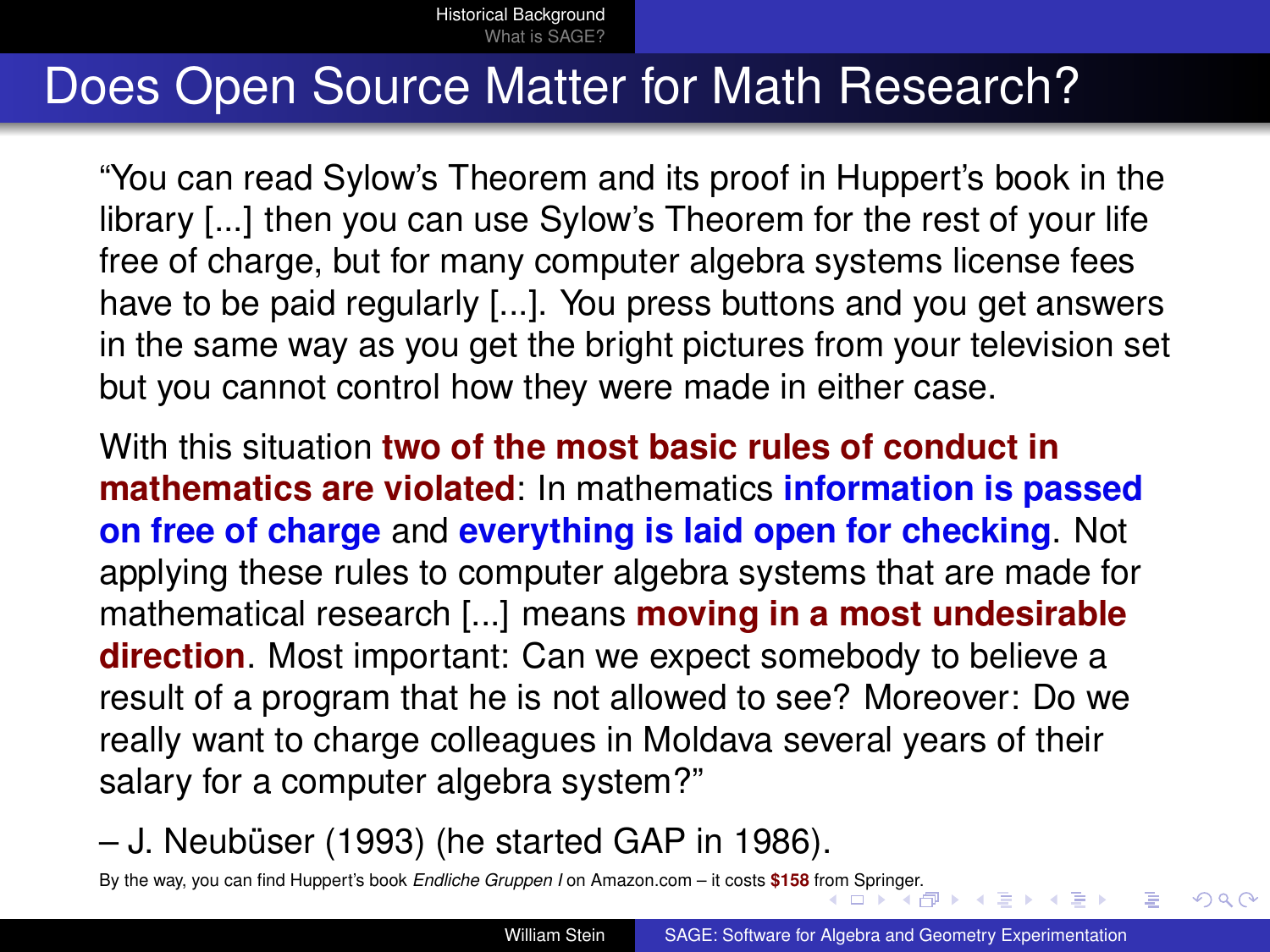#### Example: Maple

There is a new PDE solver that will be in **Maple**, written for free by a mathematician. My student found out about it at a conference, and wanted to create something similar for SAGE. Someone remarked *"I imagine this would be quite difficult but don't see that "copying" would be an issue."* **This opinion about Maple is common...** We wrote to Maple to be sure; they said that once anyone includes their routines in Maple it becomes **illegal to use them as a basis for doing**

**anything anywhere else ever**.

Reproducing and redistribution of Maple code is a violation of the license agreement. this is a direct violation of the EULA. [...] Without the express written permission of Maplesoft, Licensee shall not, and shall not permit any Third Party to: (a) reproduce, transmit, modify, adapt, translate or create any derivative work of, any part of the Software, in whole or in part ...

<span id="page-5-0"></span>(b) reverse engineer, disassemble, or decompile the Software, create derivative works based on the Software, or otherwise attempt to gain access to its method o[f](#page-4-0) [op](#page-6-0)[e](#page-4-0)[ra](#page-5-0)[t](#page-6-0)[i](#page-1-0)[o](#page-2-0)[n](#page-8-0) [o](#page-1-0)[r](#page-2-0) [s](#page-9-0)[ou](#page-0-0)[rc](#page-18-0)e; Sincerely, Maplesoft Technical Support つへへ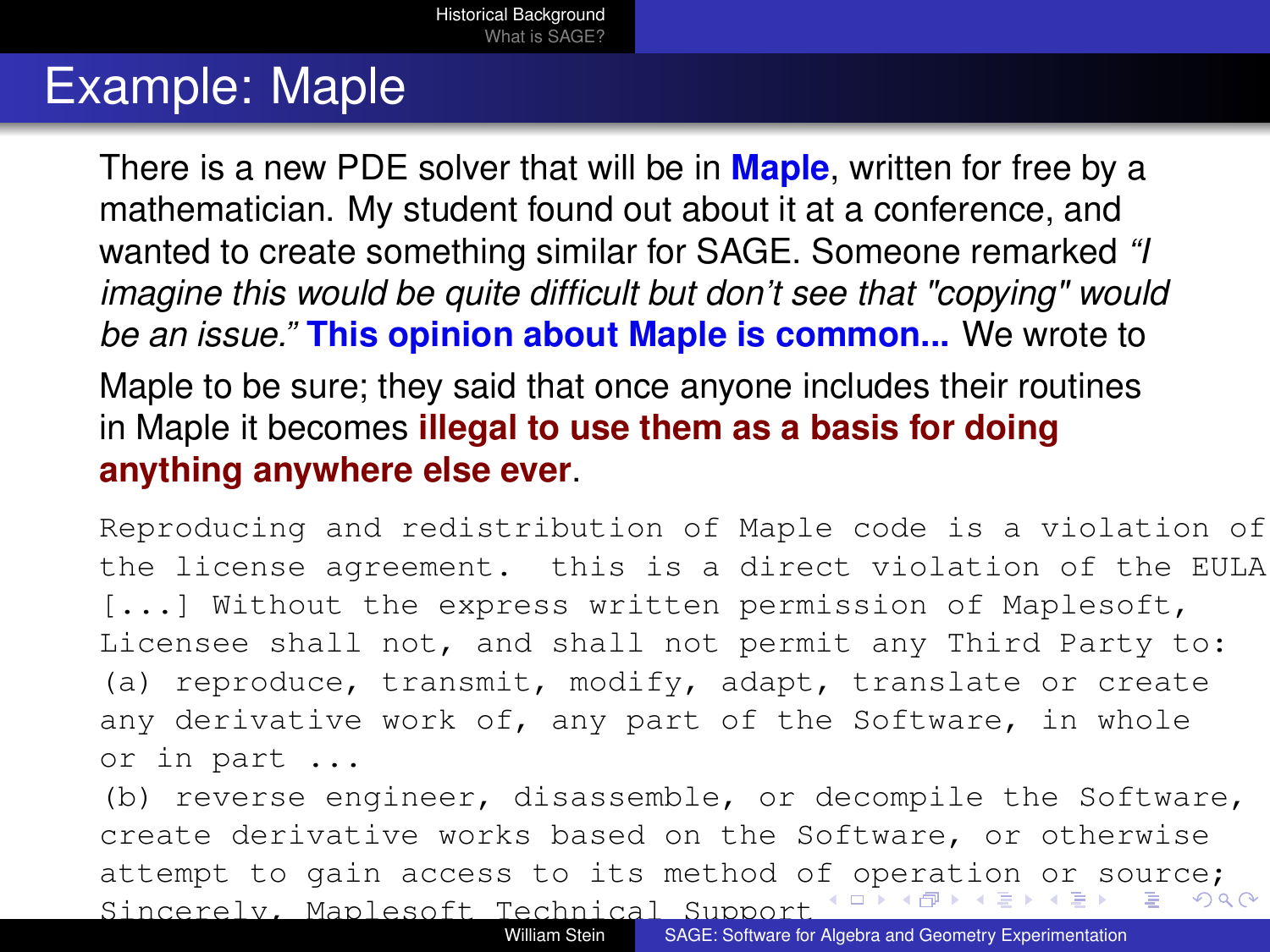#### SAGE makes new things possible

The **free** and very **web-browser friendly** nature of SAGE is creating new possibility for mathematical education.

- **1** Web sites can use SAGE as a backend for arbitrary mathematics calculations.
- <span id="page-6-0"></span><sup>2</sup> Licenses for all the commercial programs forbid this, no matter how much you pay them.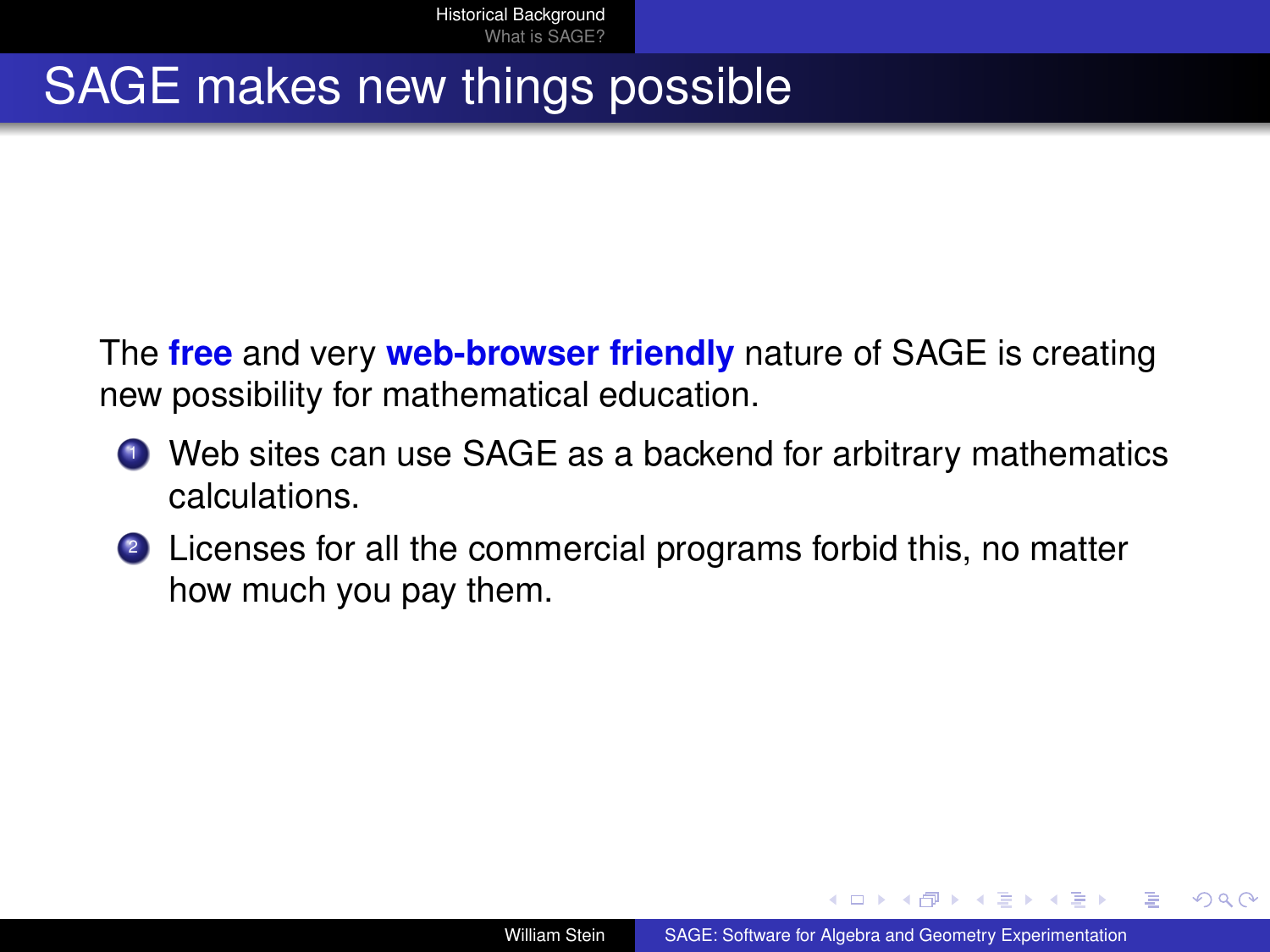#### For example...

```
Date: Mon, 19 Dec 2005 16:54:09 -0800
From: "John Cannon" <john@maths.usyd.edu.au>
Subject: Magma calculator
William,
```
This is to formally advise you that your permission to run a general-purpose calculator based on Magma ends on Dec 31, 2005. This was originally set up at your request so students in your courses at Harvard could have easy access to Magma.

Your making a calculator available has been an interesting experiment and we plan to continue it in modified form out of Sydney (at least for for the time being).

Please confirm receipt of this letter. Wishing you a happy Christmas,

John

◆ロ→ → 何→ → ヨ→ → ヨ→ → ヨ→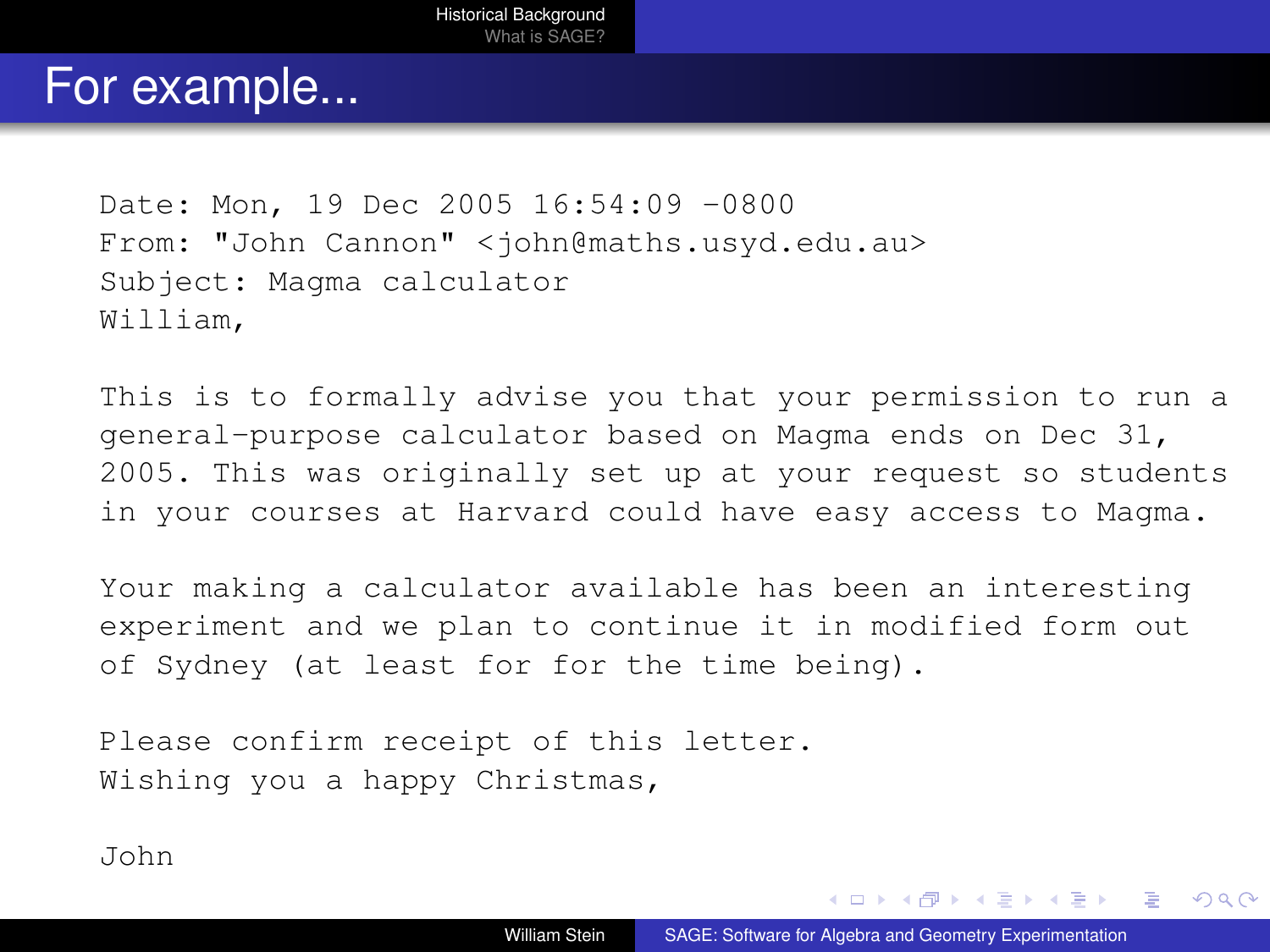#### Background: From HECKE 0.1 to SAGE 2.0

- **1997–1999:** HECKE my free C++ program for **modular forms** (I wrote an interpreter for it).
- **1999–2004:** I wrote > 25, 000 lines of Magma code.
- **Feb 2004:** Wanted something with a broader scope (not just algebraic research mathematics), a modern interpreter, and **open source** (!).
- **Feb 2005:** I got job offers with **tenure SAGE 0.1**.
- **Feb 2006: SAGE Days 1** workshop **SAGE 1.0**.
- **June 2006: High school** workshop Notebook.
- **August 2006: MSRI Grad student** workshop.
- **October 2006: SAGE Days 2** workshop.
- <span id="page-8-0"></span>**Now:** Push for SAGE 2.0 by end of month!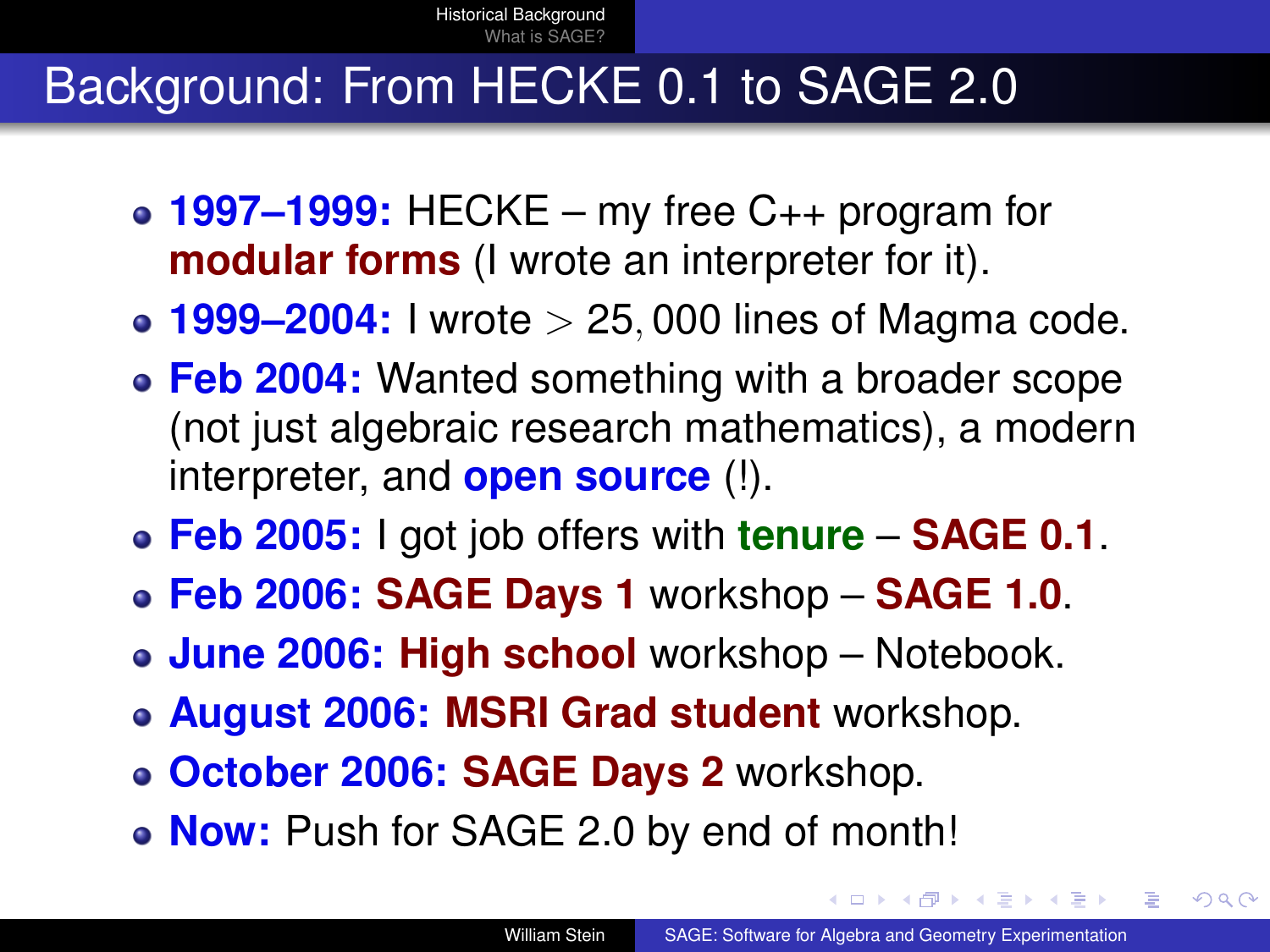#### What is SAGE?

SAGE is:

- **A Distribution** of free open source math software. 75MB source tarball that builds self-contained.
- **New Readable Code** that fill in gaps in functionality; implement new algorithms.
- <span id="page-9-0"></span>**3 A Unified Mainstream Interface to math** software: to **Magma**, **Macaulay2**, Singular, **Maple**, MATLAB, Mathematica, Axiom, etc.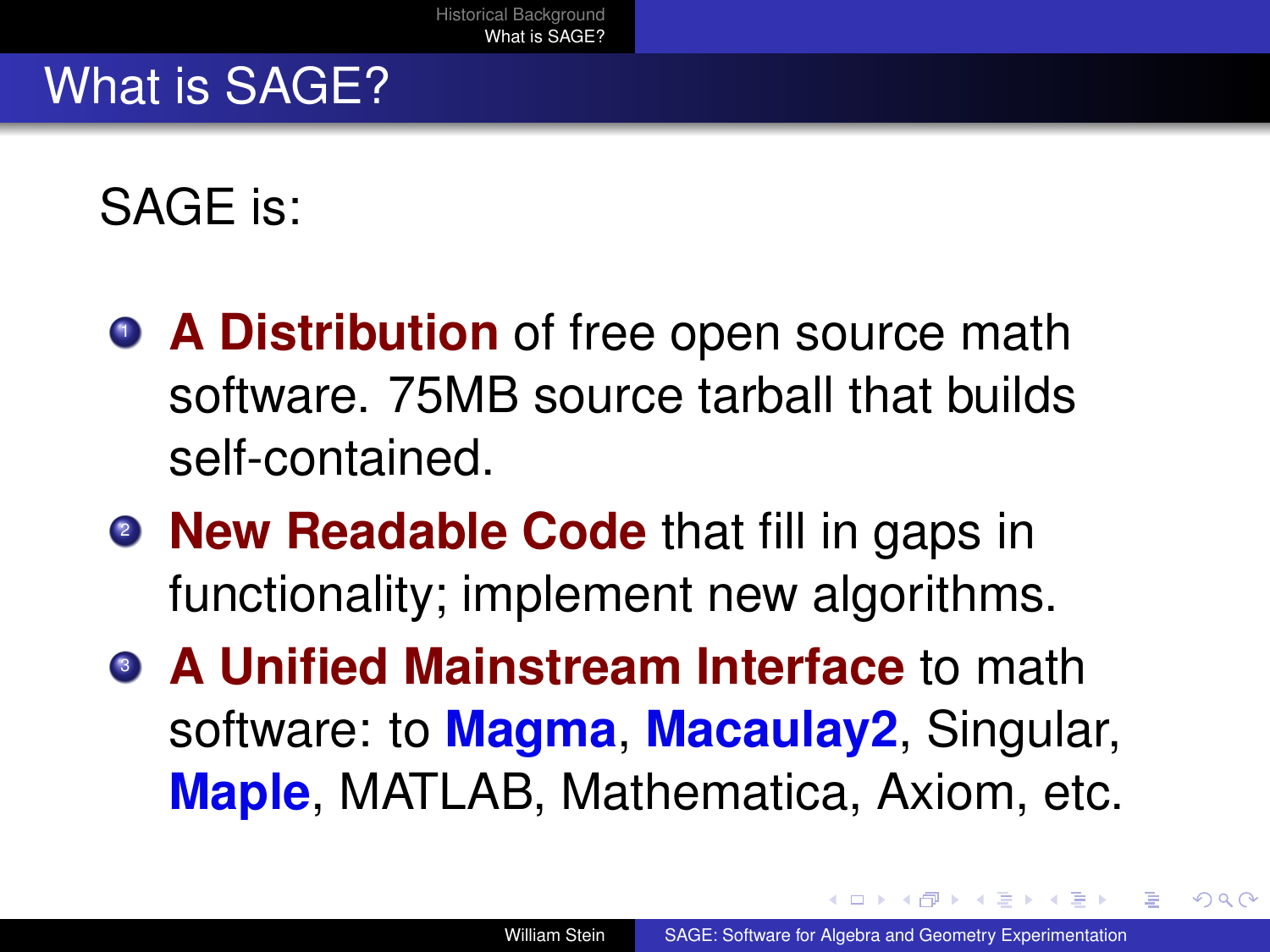#### Who is Writing SAGE?

**Contributors Include:** Martin Albrecht, Tom Boothby, Robert Bradshaw, Iftikhar Burhanuddin, Craig Citro, Alex Clemesha, John Cremona, Didier Deshommes, David Harvey, Naqi Jaffery, David Joyner, Josh Kantor, Kiran Kedlaya, David Kirkby, Emily Kirkman, David Kohel, Jon Hanke, Bill Hart, Robert Miller, Bobby Moretti, Gregg Musiker, Bill Page, Fernando Perez, Yi Qiang, David Roe, Michael Rubinstein, Nathan Ryan, Kyle Schalm, Steven Sivek, Jaap Spies, Gonzalo Tornaria, Justin Walker, Mark Watkins, Joe Weening, Joe Wetherell, ...

- **Undergraduates**: have many **extremely interesting** ideas; superb at researching available free software; good programmers.
- **Many graduate students**: excellent at implementing optimized code and finding fast algorithms.
- **Faculty and computer professionals**: general direction, great writing, and quality control.

イロト イ押ト イヨト イヨト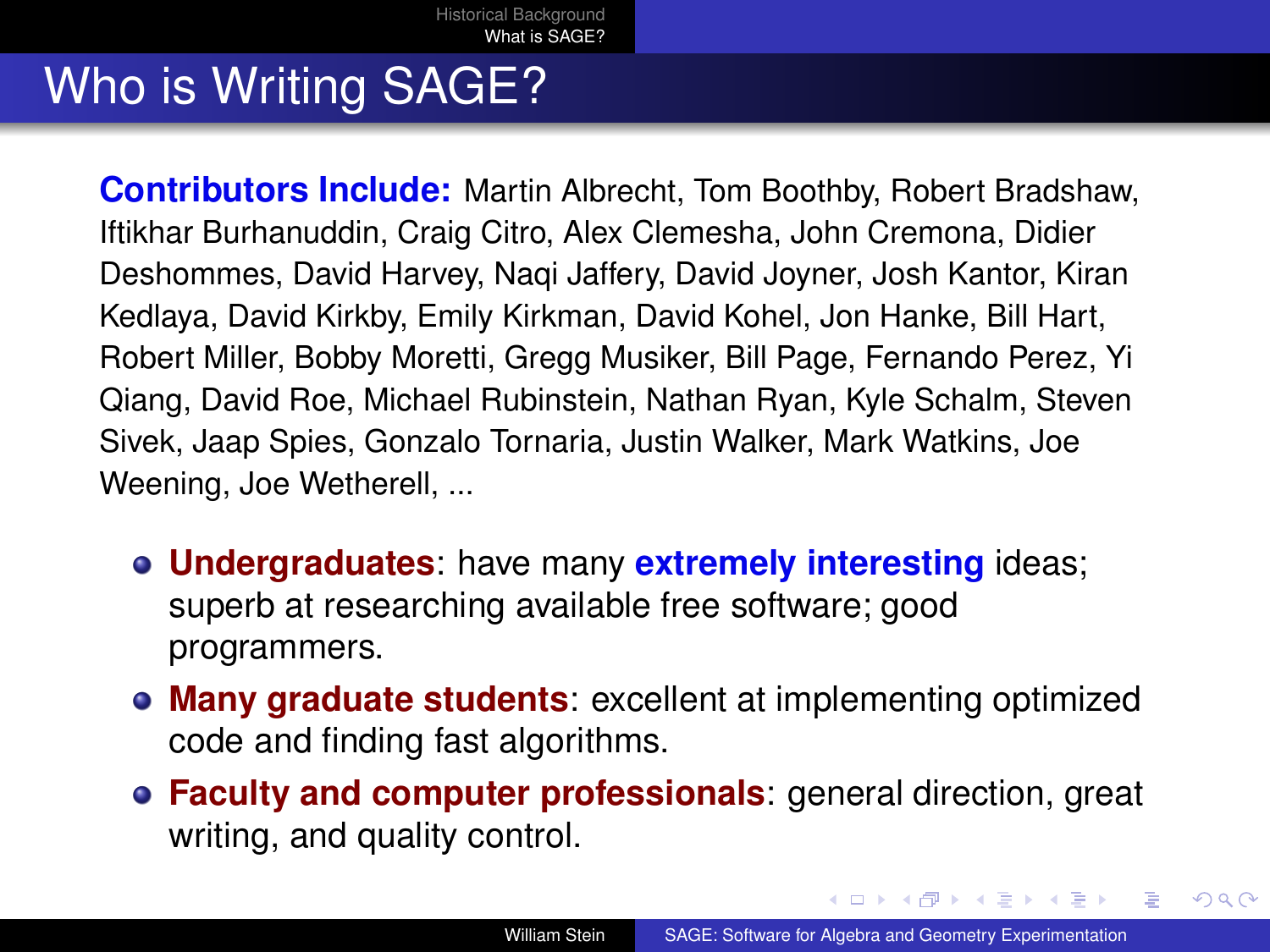[Historical Background](#page-2-0) [What is SAGE?](#page-9-0)

#### SAGE Days 2 at UW: Coding Sprints...



<span id="page-11-0"></span>Bobby Moretti (UW undergrad), Robert Miller (UW grad), David Harvey (Harvard grad), Joel Mohler (grad), David Joyner (USNA), Bill page (Axiom).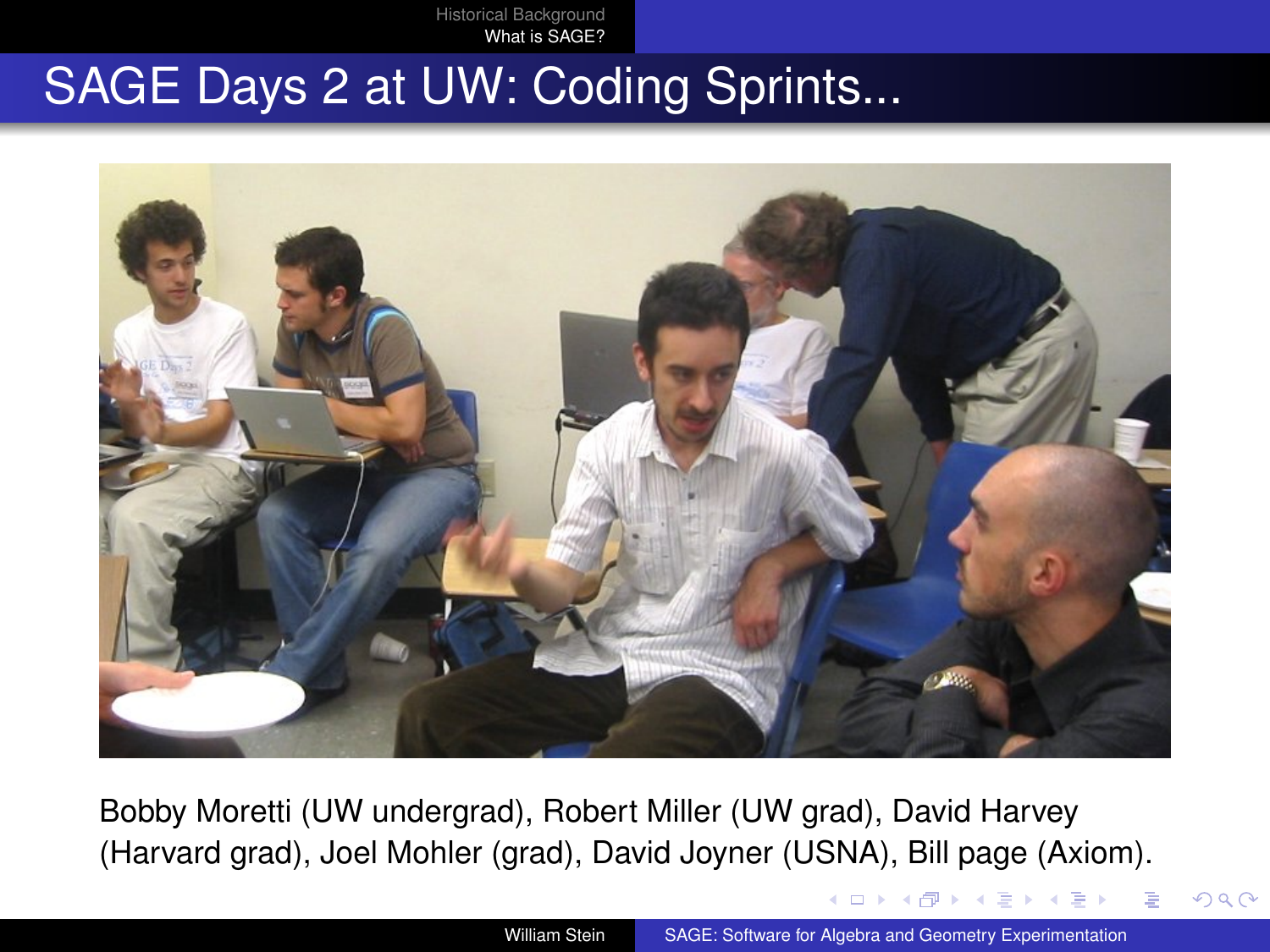[Historical Background](#page-2-0) [What is SAGE?](#page-9-0)

#### Upcoming SAGE-related Workshops I'm Organizing

- **Sage Days 2.5 Parallel Computation Workshop** at MSRI, Jan 29–Feb 2, 2007. Yi Qiang (UW undergrad!) is an invited speaker.
- **SAGE Days 3** at IPAM (in LA) Feb 17–21, 2007.



**AIM** workshop, databases in SAGE, July [30-](#page-11-0)[Au](#page-13-0)[g](#page-11-0) [3](#page-12-0)[,](#page-13-0) [2](#page-8-0)[0](#page-9-0)[07](#page-18-0)[.](#page-8-0)

<span id="page-12-0"></span>William Stein [SAGE: Software for Algebra and Geometry Experimentation](#page-0-0)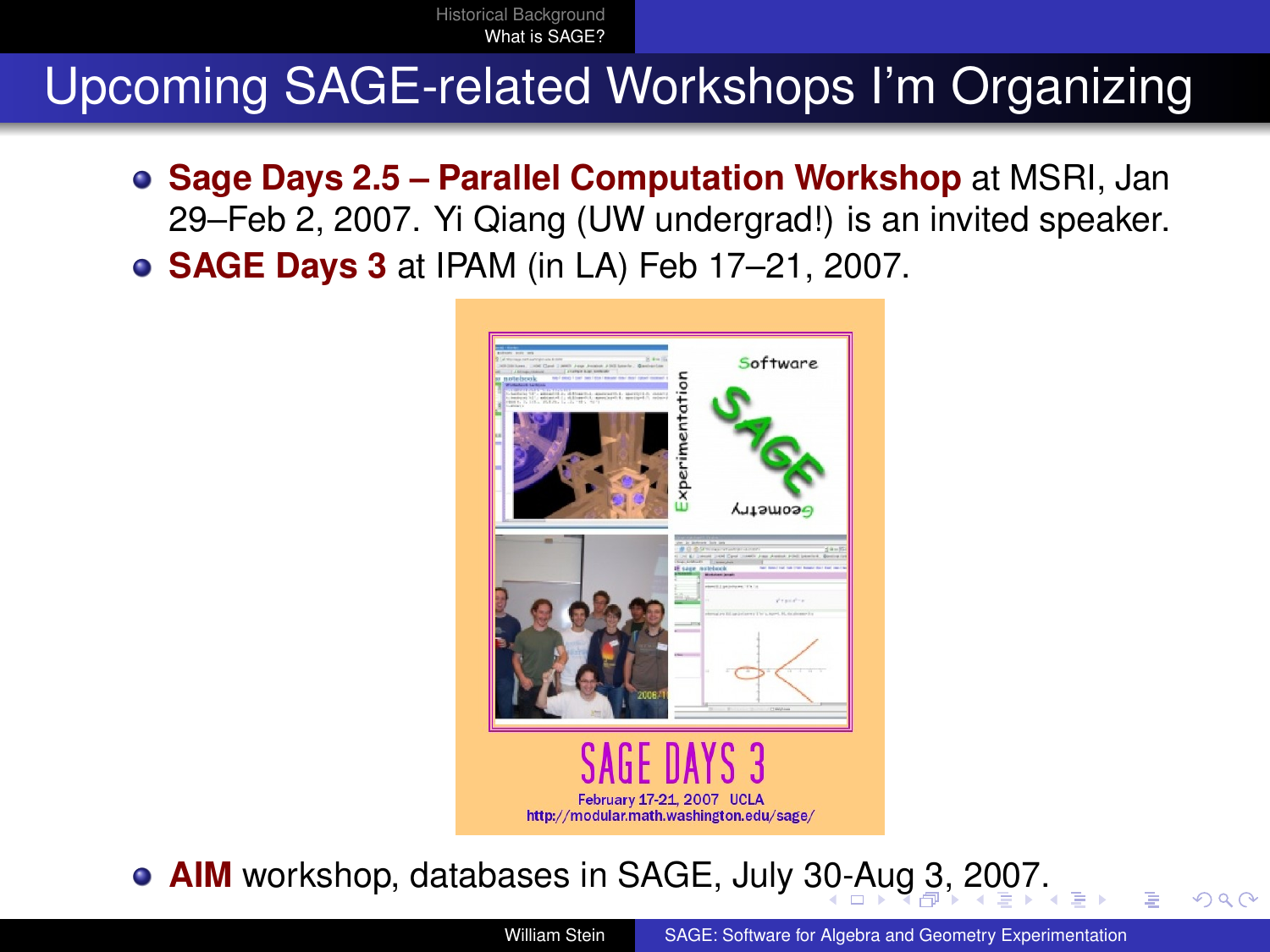#### The SAGE Website

# **The SAGE Website**

- <sup>1</sup> **Website:** <http://modular.math.washington.edu/sage>
- <sup>2</sup> **Free online SAGE notebook:**

<http://sage.math.washington.edu:8100>

- **3 Documentation:** Tutorial, Install Guide, Programming Guide, Reference Manual, Constructions.
- <sup>4</sup> **Targeted Platforms:** OS X, Linux, and Windows (Cygwin).
- <sup>5</sup> **Mailing Lists:** sage-devel (hundreds of messages/month), sage-announce, sage-forum, sage-support, and **sage-uw**.
- <sup>6</sup> **Wiki:** <http://sage.math.washington.edu:9001/>
- <sup>7</sup> **Bug Tracker:**

[http://sage.math.washington.edu:9002/sage\\_trac](http://sage.math.washington.edu:9002/sage_trac)

**B IRC Chatroom:** #sage-dev on irc.freenode.net

<span id="page-13-0"></span>イタン イヨン イヨン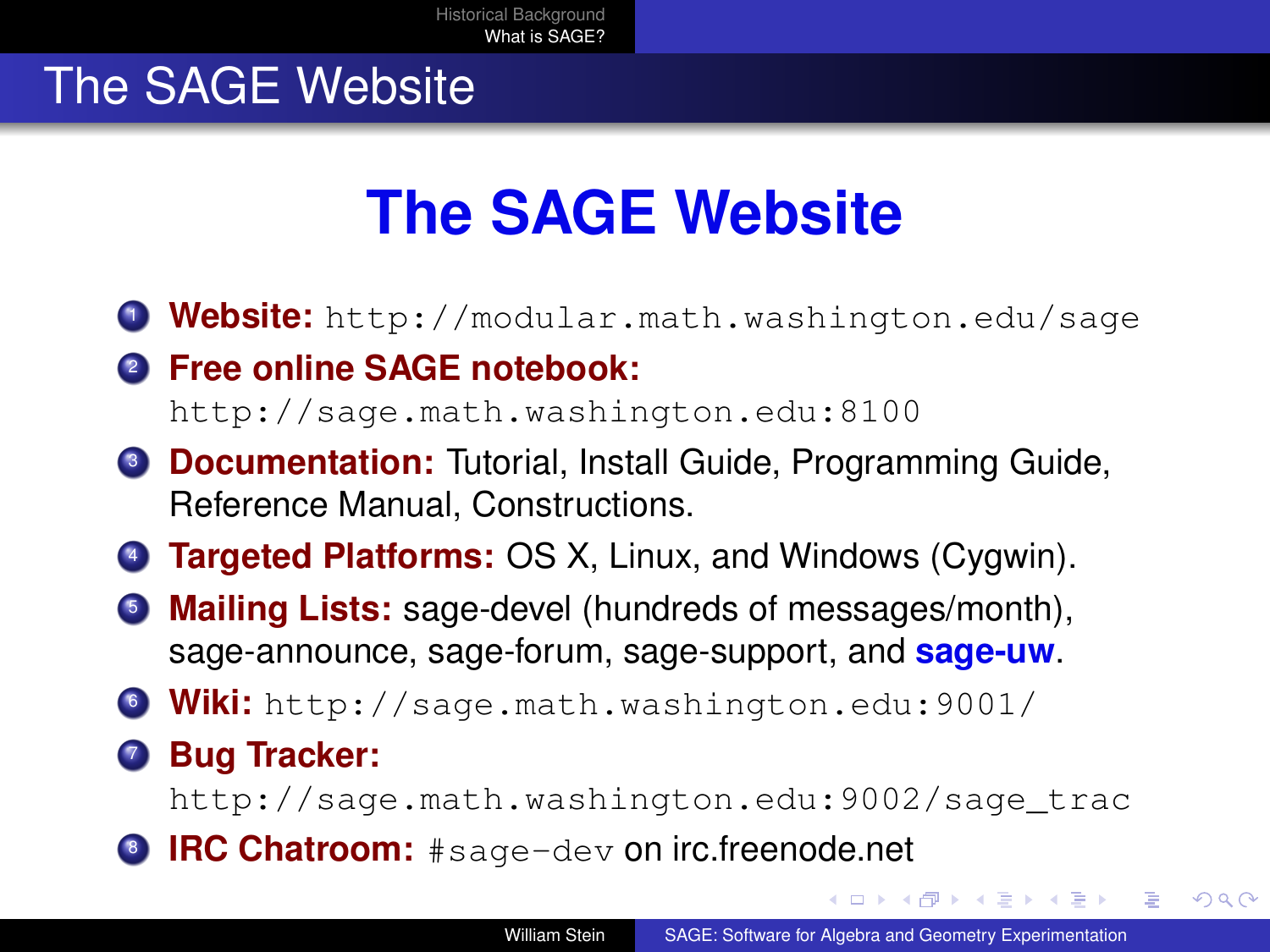## **1. A Distribution**

| <b>Basic Arithmetic</b>          | <b>GMP, NTL, MPFR, PARI</b>         |
|----------------------------------|-------------------------------------|
| <b>Command Line</b>              | <b>IPython</b>                      |
| Commutative algebra              | <b>Singular</b> (libcf, libfactory) |
| Database                         | <b>ZODB, Python Pickles</b>         |
| <b>Graphical Interface</b>       | <b>SAGE Notebook, jsmath</b>        |
| Graphics                         | <b>Matplotlib, Tachyon, GD</b>      |
| Group theory and combinatorics   | <b>GAP</b>                          |
| <b>Graph theory</b>              | <b>Networkx</b>                     |
| Interactive programming language | Python (mainstream !!!)             |
| Networking                       | <b>Twisted</b>                      |
| Numerical computation            | GSL, Numpy, etc.                    |
| Symbolic computation, calculus   | <b>Maxima</b>                       |

All core components are **free and open source** (mostly GPL'd). You may **read the code** and **change anything** in SAGE or any of the core libraries it includes, and redistribute the r[esu](#page-13-0)l[t.](#page-15-0)

 $QQ$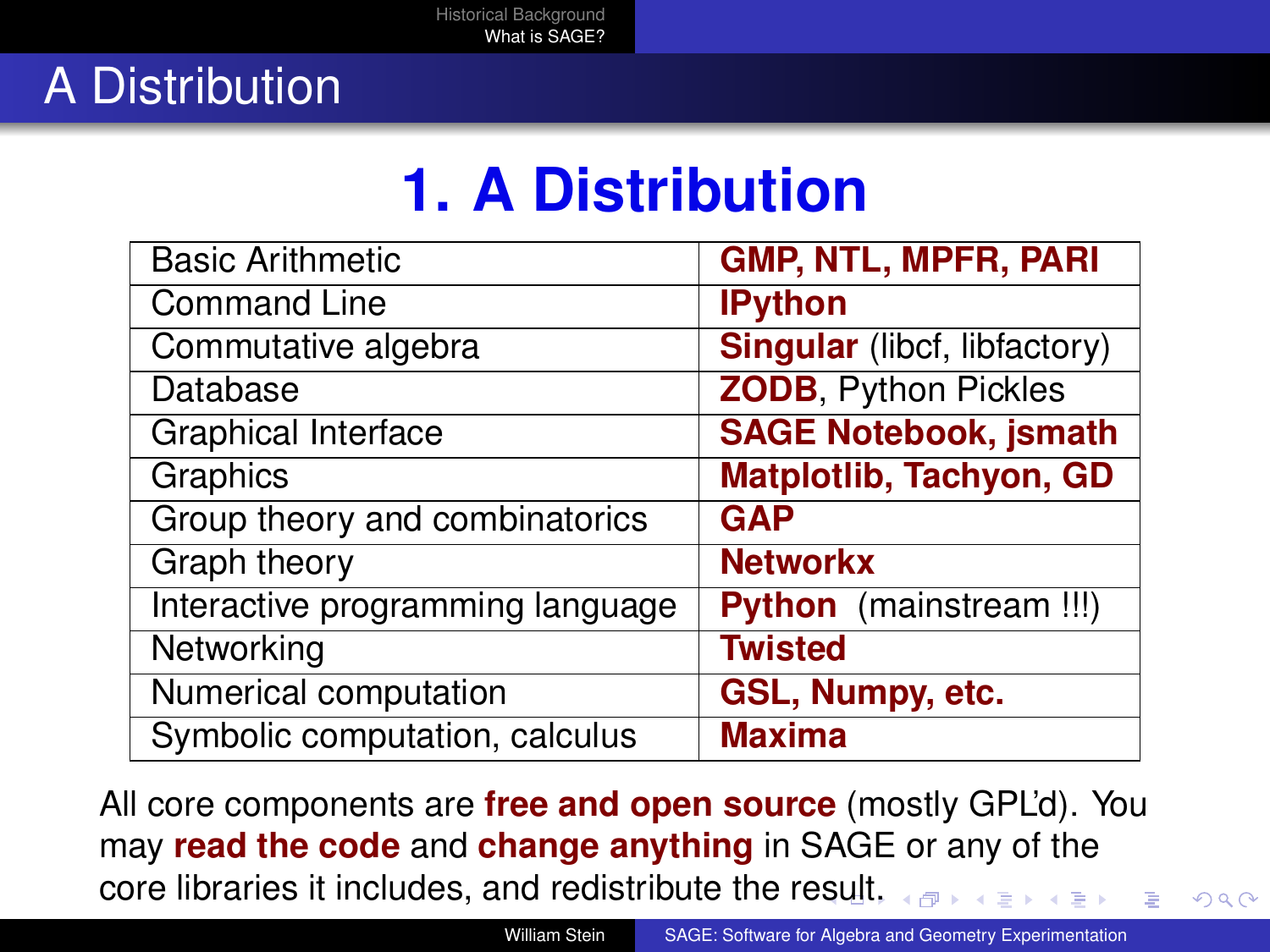#### The SAGE Library – new code we've written

## **2. New Code**

#### Python and Pyrex code — **designed to be readable**:

| algebras   | edu        | lfunctions | monoids               | sets      |
|------------|------------|------------|-----------------------|-----------|
| categories | ext        | libs       | plot                  | structure |
| coding     | functions  | matrix     | quadratic_forms tests |           |
| combinat   | geometry   | misc       | rings                 |           |
| crypto     | groups     | modular    | schemes               |           |
| databases  | interfaces | modules    | server                |           |

```
99500 UNIQUE Source Code Lines (including docstrings):
\frac{1}{2} cat \frac{x}{x}.py \frac{x}{x} / \frac{x}{x}.py \frac{x}{x} / \frac{x}{x}.py \frac{x}{x}\star/\star/\star.pyx \star/\star/\star.pyx | sort | uniq | wc -1
99500
11567 UNIQUE Input Documentation Examples:
\frac{1}{2} cat \frac{x}{x}.py \frac{x}{x}.py \frac{x}{x}.py \frac{x}{x}.pyx \
               \star/\star/\star.pyx \star/\star/\star.pyx | sort|uniq|grep "sage:" | wc -1
11567
```
<span id="page-15-0"></span> $QQ$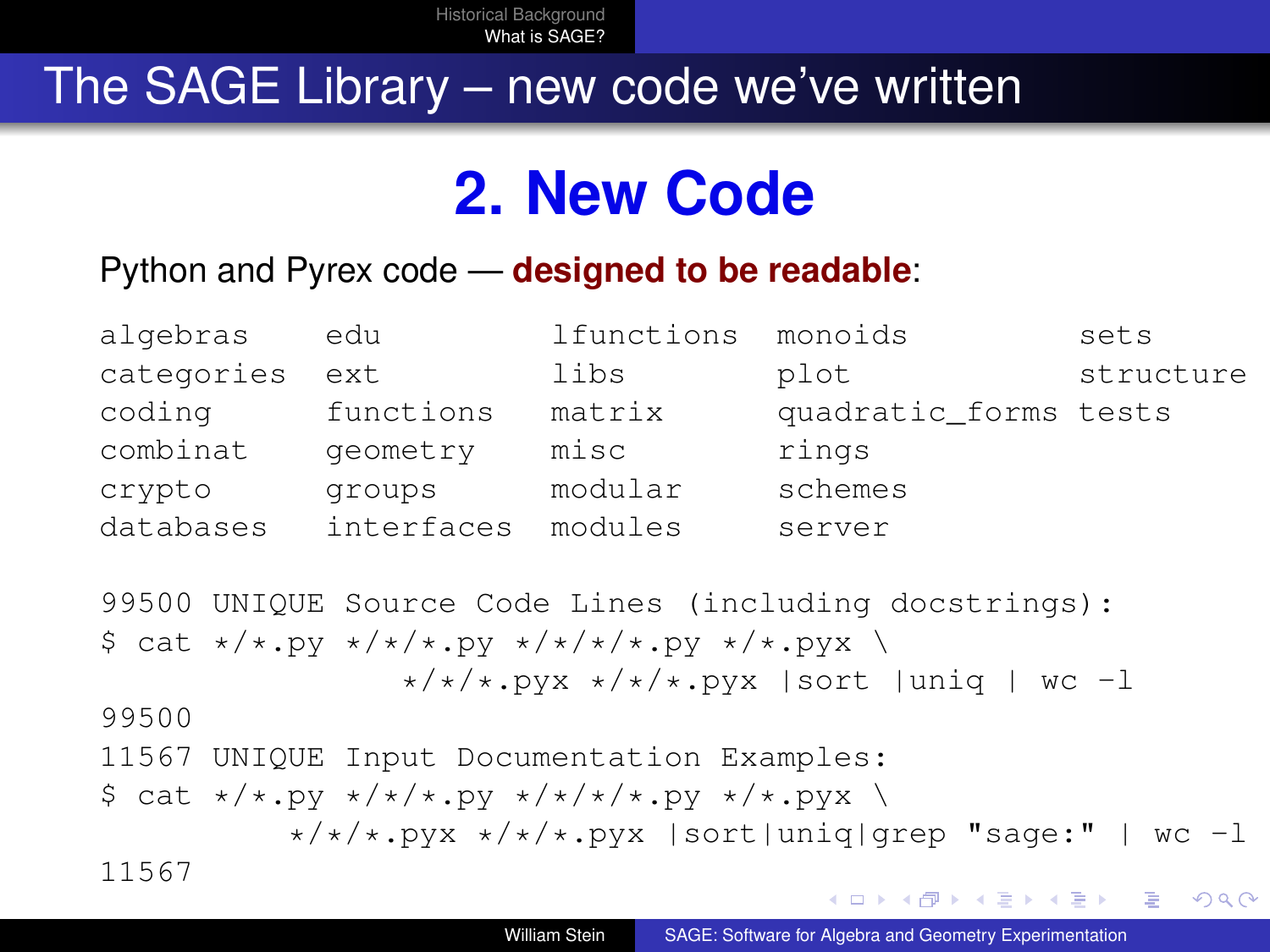#### A Unified Interface

# **3. A Unified Interface**

- SAGE **interfaces to**: Axiom, GAP, GP/PARI, Kash, Macaulay2, Magma, Maple, Mathematica, MATLAB, Maxima, Octave, Singular, etc.
- Wide range of **functionality**.
- Unified **command completion and help**.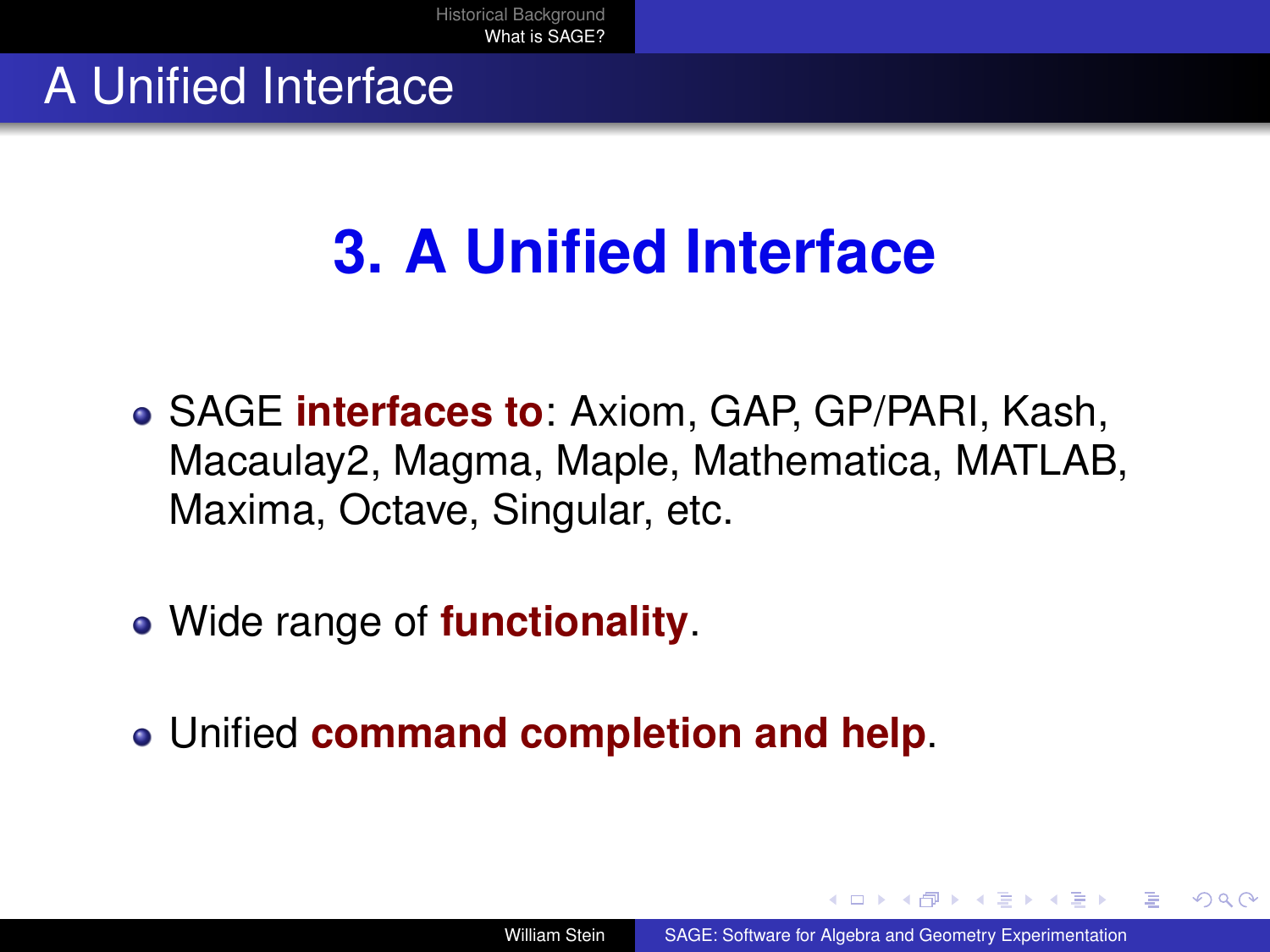### Some UW Undergraduates Who Have Contributed Substantially to SAGE

- <sup>1</sup> **Tom Boothby** The SAGE Notebook, powering algorithms, elliptic curves
- <sup>2</sup> **Emily Kirkman** some linear algebra; lots of work on the SAGE graph theory package.
- **Bobby Moretti** SAGE Calculus, some group theory, packaging, chroot jails.
- <sup>4</sup> **Yi Qiang** Distributed SAGE

∢@ ▶ ∢ ∃ ▶ ∢ ∃